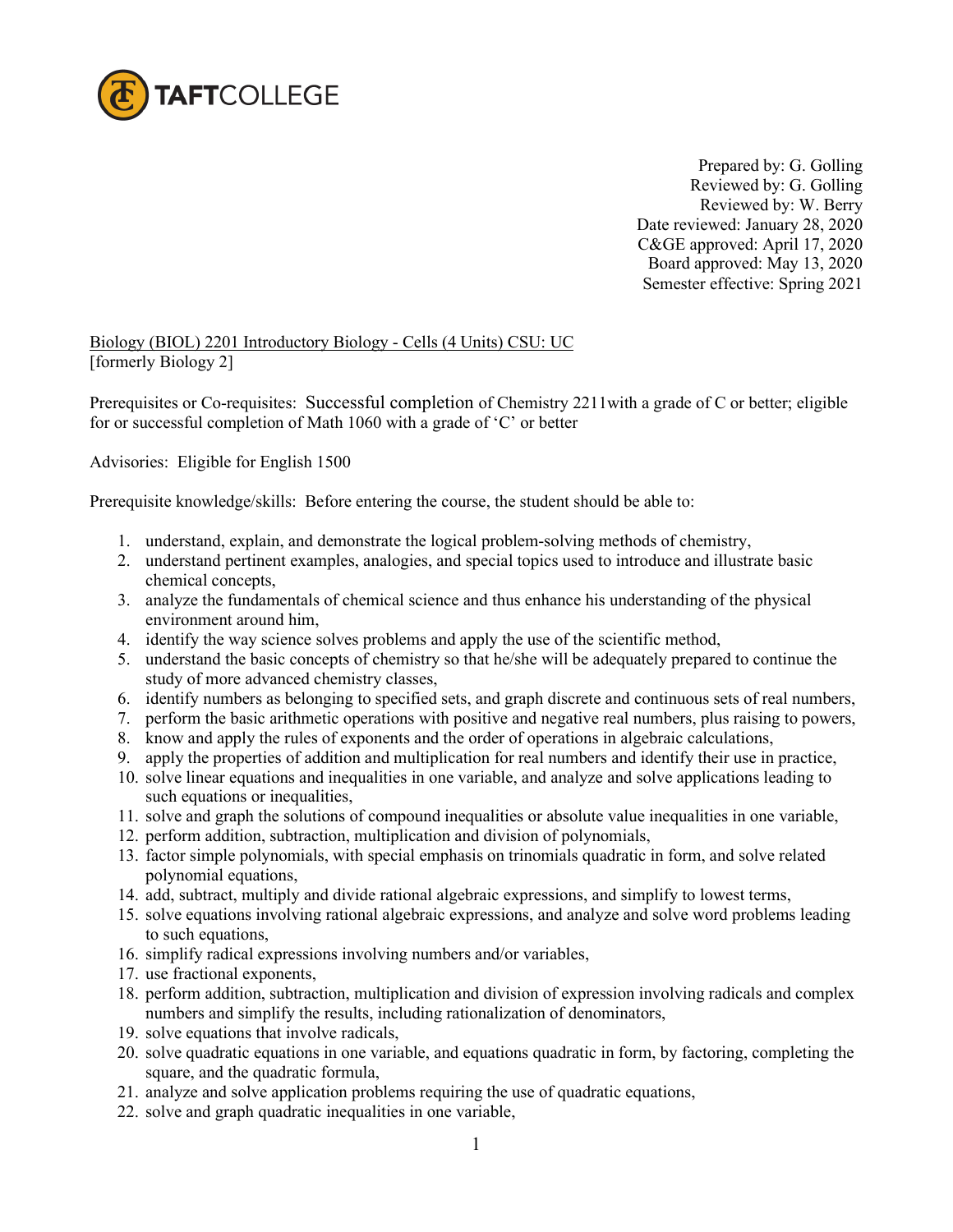

- 23. graph points in the rectangular coordinate system, and straight lines from ordered pairs obtained from its equation,
- 24. determine the slope of the line between any specified pair of points,
- 25. know the slope forms of the equation of a straight line, and be able to determine the equation of a particular straight line from specified input information,
- 26. solve and graph linear inequalities in two variables,
- 27. solve linear systems of equations in two or three variables algebraically, and solve those in two dimensions graphically,
- 28. analyze and solve application problems requiring the use of linear systems of equations in two or three variables,
- 29. evaluate determinants and use them to solve linear systems of equations,
- 30. determine whether or not a specified relation is a function,
- 31. for a function, compute the value of the function given the value of the independent variable, and be able to construct the inverse of simple functions in numeric or algebraic terms,
- 32. identify the quadratic equation representing a specific conic section, and be able to draw the graph of a conic section by analyzing its equation, or to write the equation of a specified conic section,
- 33. solve nonlinear systems of equation involving the intersection of two conic sections or a conic section and a straight line,
- 34. compute and graph specified exponential and logarithmic functions,
- 35. know the properties of logarithms (product, quotient, power and change of base rules) and be able to use them in practical numerical computations using a table of common logarithms or a calculator, and
- 36. solve simple exponential and logarithmic equations.

## Hours and Unit Calculations:

48 hours lecture (96 Outside of class hours); 59 hours lab (203 Total Student Learning Hours) 4 Units

Catalog Description: This course, intended for Biology majors, will cover principles and applications of prokaryotic and eukaryotic cell structure and function, biological molecules, homeostasis, cell reproduction and its controls, molecular genetics, classical/Mendelian genetics, cell metabolism including photosynthesis and respiration, and cellular communication. The philosophy of science, methods of scientific inquiry and experimental design are foundational to the course. C-ID: BIOL 190; BIOL 135S

Type of Class/Course: Degree Credit

Text: Freeman, Scott, et al. *Biological Science.* 7th ed., Pearson, 2016.

Hofman, Angelika H. *Writing in the Biological Sciences: A Comprehensive Resource for Scientific Communication*, 3rd ed., Oxford UP, 2018.

Hofmann, A. *Writing in the Biological Sciences*. 3rd ed. New York: Oxford University Press, 2019.

Laboratory Manual: Golling, G. *BIOL 2201 Cell Biology Lab Manual*. Version 1.2. Taft, 2019.

Course Objectives:

By the end of the course, a successful student will be able to:

1. Identify and describe biological molecules and cell structures and explain their functions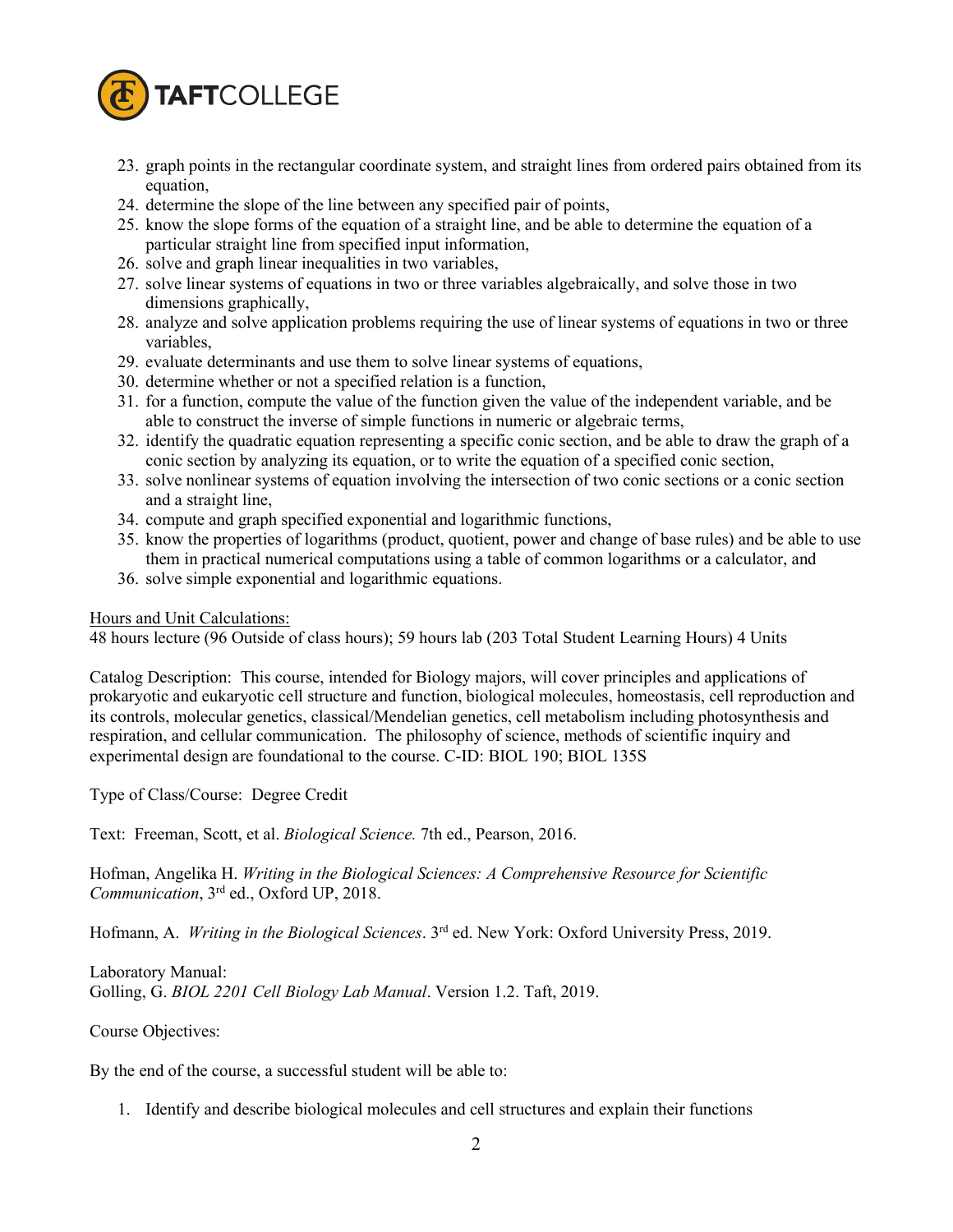

- 2. Compare and contrast cellular processes and interactions between prokaryotes and eukaryotes (including metabolism, reproduction, communication)
- 3. Apply the principles of classical and molecular genetics to solve problems in genetics or biotechnology.
- 4. Relate evolutionary processes to the origin and evolution of cells.
- 5. Explain how DNA replicates and transmits genetic information within organisms.
- 6. Apply the processes of scientific inquiry and experimental design to the study of biological concepts.
- 7. Acquire, read, evaluate, apply and cite scientific literature
- 8. Practice scientific writing

Means of Achieving Course Objectives:

- 1. Assigned reading from text and selected references
- 2. Lecture and demonstrations given by instructor
- 3. Solve basic genetics problems
- 4. Hands-on laboratory molecular biology techniques

Course Scope and Content Lecture:

- Unit I Biology and the Tree of Life
	- A. Cell Theory
	- B. Theory of Evolution
	- C. Tree of Life
	- D. Scientific Inquiry in Biology
- Unit II The Molecules of Life
	- A. The Atoms and Molecules of Ancient Earth
	- B. Molecular Evolution
	- C. Protein Structure and Function
	- D. Nucleic Acids and the RNA World
	- E. An Introduction to Carbohydrates
	- F. Lipids, Membranes, and the First Cells
- Unit III Cell Structure and Function
	- A. Structure and Function of Prokaryotic Cells
	- B. Structure and Function of Eukaryotic Cells
	- C. Organelle Structure and Function
	- D. Cell-Cell Interactions
	- E. Cellular Transport
	- F. Cellular Respiration and Fermentation
	- G. Photosynthesis
	- H. The Cell Cycle
- Unit VI Gene Structure and Expression
	- A. Meiosis
	- B. Mendel and the Gene
	- C. DNA Synthesis
	- D. How Genes Work
	- E. Transcription and Translation
	- F. Control of Gene Expression in Bacteria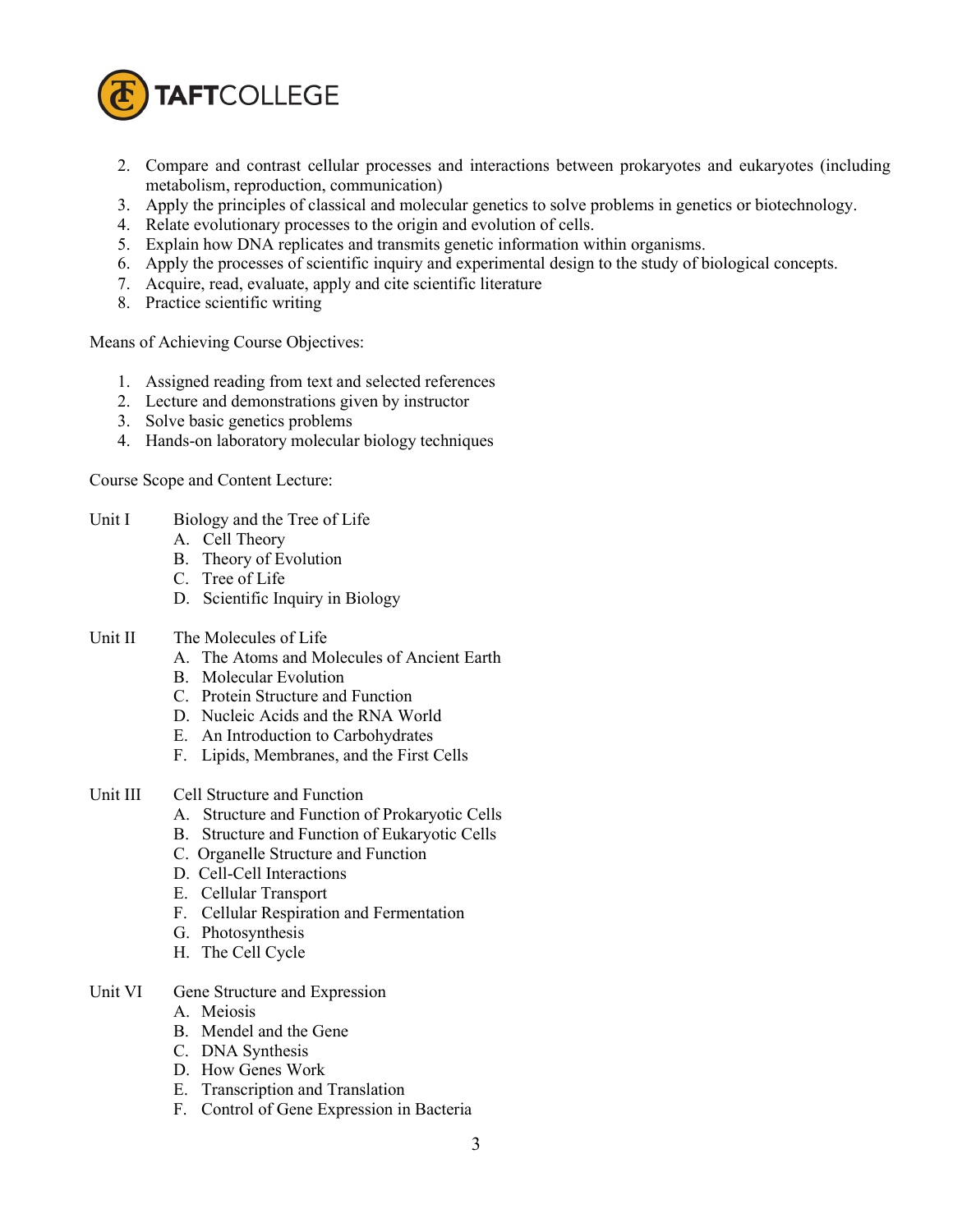

- G. Control of Gene Expression in Eukaryotes
- H. Analyzing and Engineering Genes
- I. Biotechnology

Course Scope and Content Laboratory:

- Unit I Basic Methods
	- A. Measurements
	- B. Scientific Design

#### Unit II Enzymes

- A. Enzyme Kinetics
- B. Enzyme Inhibitors
- Unit III Macromolecules
	- A. Nucleic Acids
	- B. Carbohydrates
	- C. Proteins

# Unit IV Diffusion and Osmosis

- A. Diffusion Rates
- B. Calculating Osmolarity
- C. Tonicity of Solutions

#### Unit V Statistical Analysis

- A. Mean
- B. Standard Deviation
- C. Confidence Intervals
- D. Statistical Significance

# Unit VI Organelles

- A. Microscopy
- B. Simple Staining
- Unit VII Fermentation
	- A. Carbohydrate Metabolism
	- B. Factors Affecting Fermentation Rates

#### Unit VIII Photosynthesis

- A. Light Effects
- B.  $O_2$  and  $CO_2$  Measurements
- C. Pigment Absorption Spectra
- Unit IX Mitosis and Meiosis
	- A. Onion Root Tip Preparation
	- B. Drosophila Larval Brain Preparation
- Unit X Genetics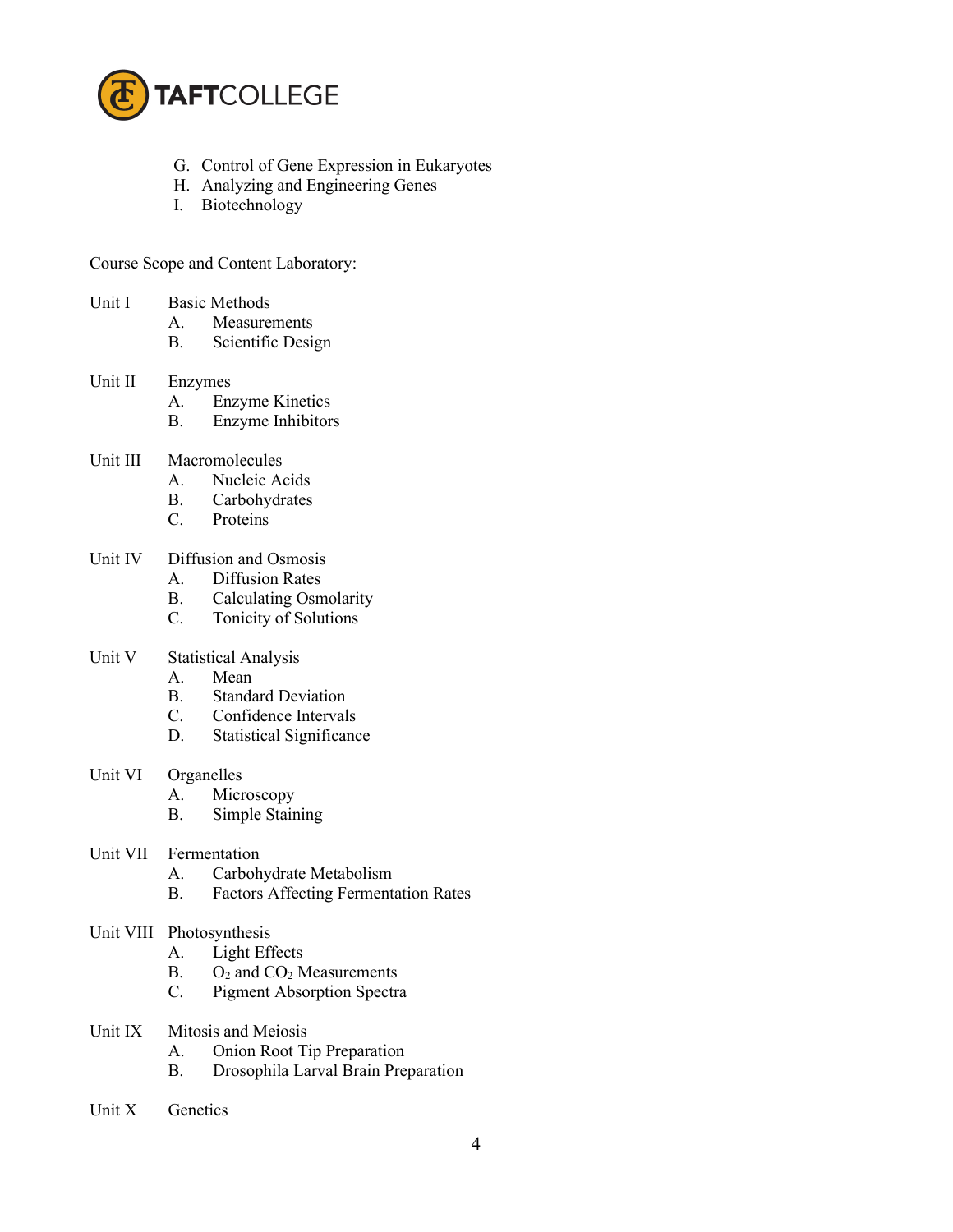

- A. Genetic Cross Problems
- B. Analysis of *Drosophila melanogaster* mutants
- Unit XI Molecular Biology
	- A. Polymerase Chain Reaction
	- B. Restriction Enzyme Analysis
	- C. Gel Electrophoresis
	- D. Bacterial Transformation

All laboratory components are hands-on activities that support the learning goals of this course. Utilizing principles presented in lecture, students will perform several techniques related to the study of cellular biology.

Learning Activities Required Outside of Class:

The students in this class will spend a minimum of 6 hours per week outside of the regular class time doing the following:

- 1. Studying,
- 2. Answering questions,
- 3. Reading of textbook and lab manual, and
- 4. Completing written lecture and lab assignments.

### Methods of Instruction:

- 1. Lectures,
- 2. Class discussions,
- 3. Multimedia presentations, and
- 4. Hands-on molecular biology laboratory techniques and critical analysis of results.

Methods of Evaluation:

- 1. Proctored, closed book/closed note unit examinations approximately every 4 weeks. The exams consist of multiple choice, matching, and essay type questions.
- 2. Scientific research paper
- 3. Weekly quizzes
- 4. Analysis and evaluation write-ups of laboratory exercises.

The grading is based on the mastery of the subject matter.

Laboratory Category: Extensive Laboratory

Pre delivery criteria: All of the following criteria are met by this lab.

- 1. Curriculum development for each lab.
- 2. Published schedule of individual laboratory activities.
- 3. Published laboratory activity objectives.
- 4. Published methods of evaluation.
- 5. Supervision of equipment maintenance, laboratory setup, and acquisition of lab materials and supplies.

During laboratory activity of the laboratory: All of the following criteria are met by this lab.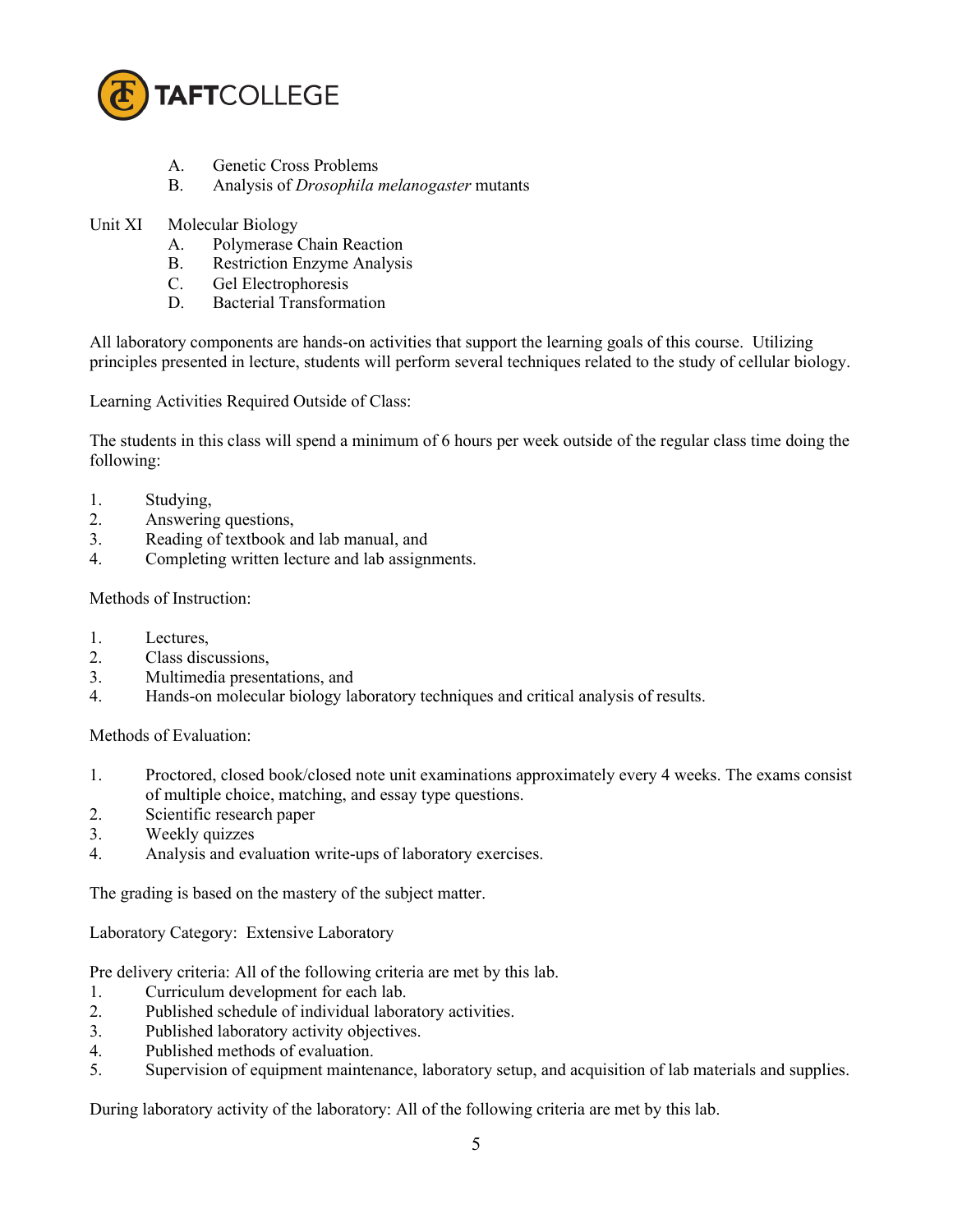

- 1. Instructor is physically present in lab when students are performing lab activities.
- 2. Instructor is responsible for active facilitation of laboratory learning.
- 3. Instructor is responsible for active delivery of curriculum.
- 4. Instructor is required for safety and mentoring of lab activities.
- 5. Instructor is responsible for presentation of significant evaluation.

Post laboratory activity of the laboratory: All of the following criteria are met by this lab.

- 1. Instructor is responsible for personal evaluation of significant student outcomes (lab exercises, exams, practicals, notebooks, portfolios, etc.) that become a component of the student grade that cover the majority of lab exercises performed during the course.
- 2. Instructor is responsible for supervision of laboratory clean up of equipment and materials.

| TOP Code:                    | 040100: Biology, General                                             |
|------------------------------|----------------------------------------------------------------------|
| <b>SAM Priority Code:</b>    | E: Non-Occupational                                                  |
| Funding Agency:              | Y: Not Applicable(funds not used)                                    |
| Program Status:              | 1: Program Applicable                                                |
| Noncredit Category:          | Y: Not Applicable, Credit Course                                     |
| <b>Special Class Status:</b> | N: Course is not a special class                                     |
| <b>Basic Skills Status:</b>  | N: Course is not a basic skills course                               |
| Prior to College Level:      | Y: Not applicable                                                    |
| Cooperative Work Experience: | N: Is not part of a cooperative work experience education<br>program |
| Eligible for Credit by Exam: | N <sub>O</sub>                                                       |
| Eligible for Pass/No Pass:   | C: Pass/No Pass                                                      |

Supplemental Data: